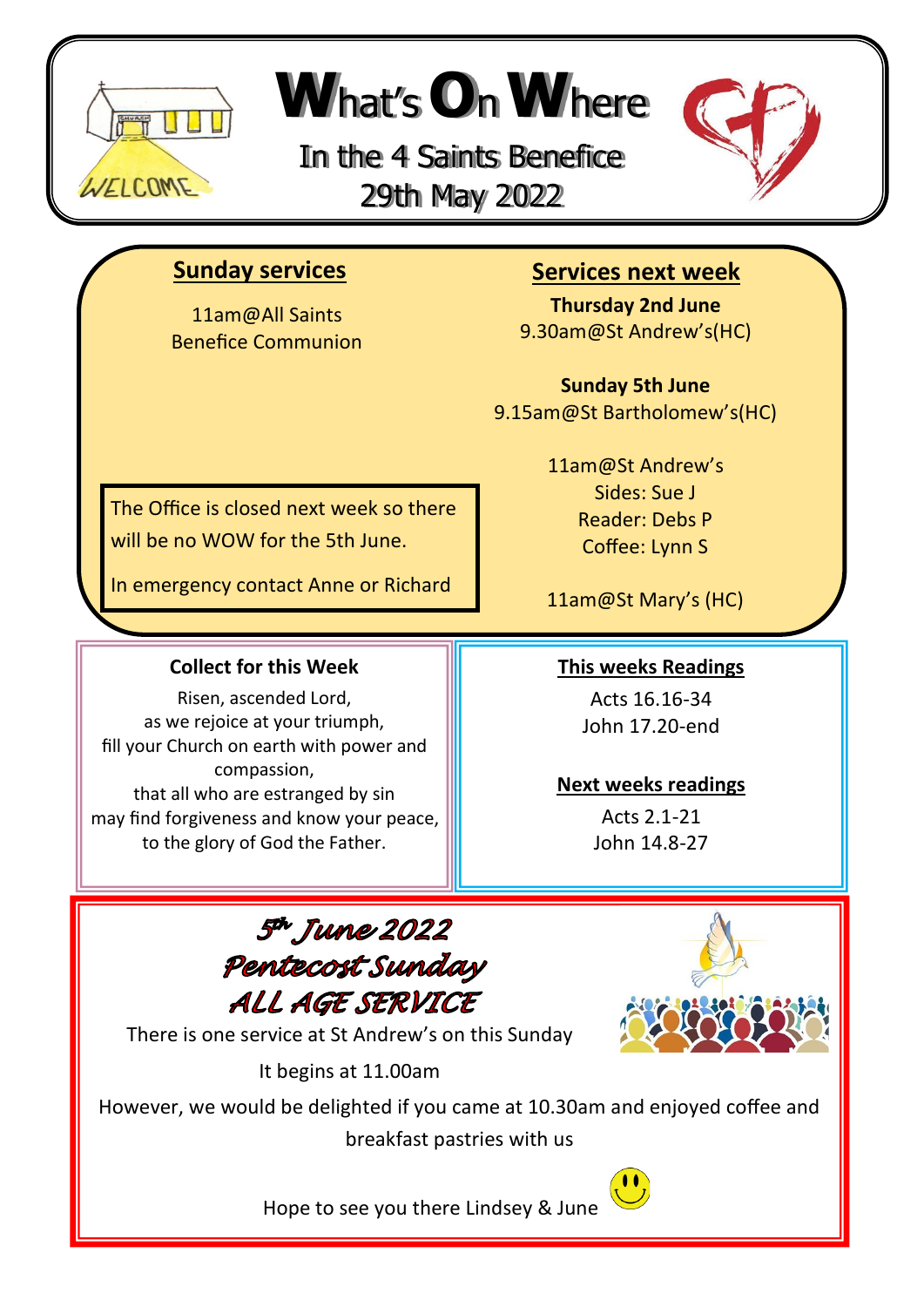# **What's coming up?**

| 30 MAY, MON    | All day<br>$14:15 - 15:30$<br>٠<br>$19:00 - 21:00$              | Office closed<br>Friendship Teas The Bridge<br>Bellringing St Andrew's                          |
|----------------|-----------------------------------------------------------------|-------------------------------------------------------------------------------------------------|
| 31<br>MAY, TUE | All day<br>۰<br>$13:30 - 15:30$                                 | Office closed (Day 1/4)<br>Craft group The Bridge                                               |
| 1<br>JUN, WED  | All day<br>۰<br>$12:30 - 15:00$<br>$19:00 - 21:30$<br>-         | Office closed (Day 2/4)<br>McChat The Bridge<br>Breathe The Bridge                              |
| 2<br>JUN, THU  | All day<br>$09:30 - 10:30$<br>$19:30 - 21:30$                   | Office closed (Day 3/4)<br>Parish Communion<br>Music Group Practice St Andrew's Church          |
| 3<br>JUN, FRI  | All day<br>$19:00 - 20:00$                                      | Office closed (Day 4/4)<br>Jubilee Quiz                                                         |
| 5<br>JUN, SUN  | $09:15 - 10:15$<br>$11:00 - 12:00$<br>۰<br>$11:00 - 12:00$<br>− | Holy Communion@F St Bartholomew's<br>11am service St Andrew's<br>Morning Service @ WW St Mary's |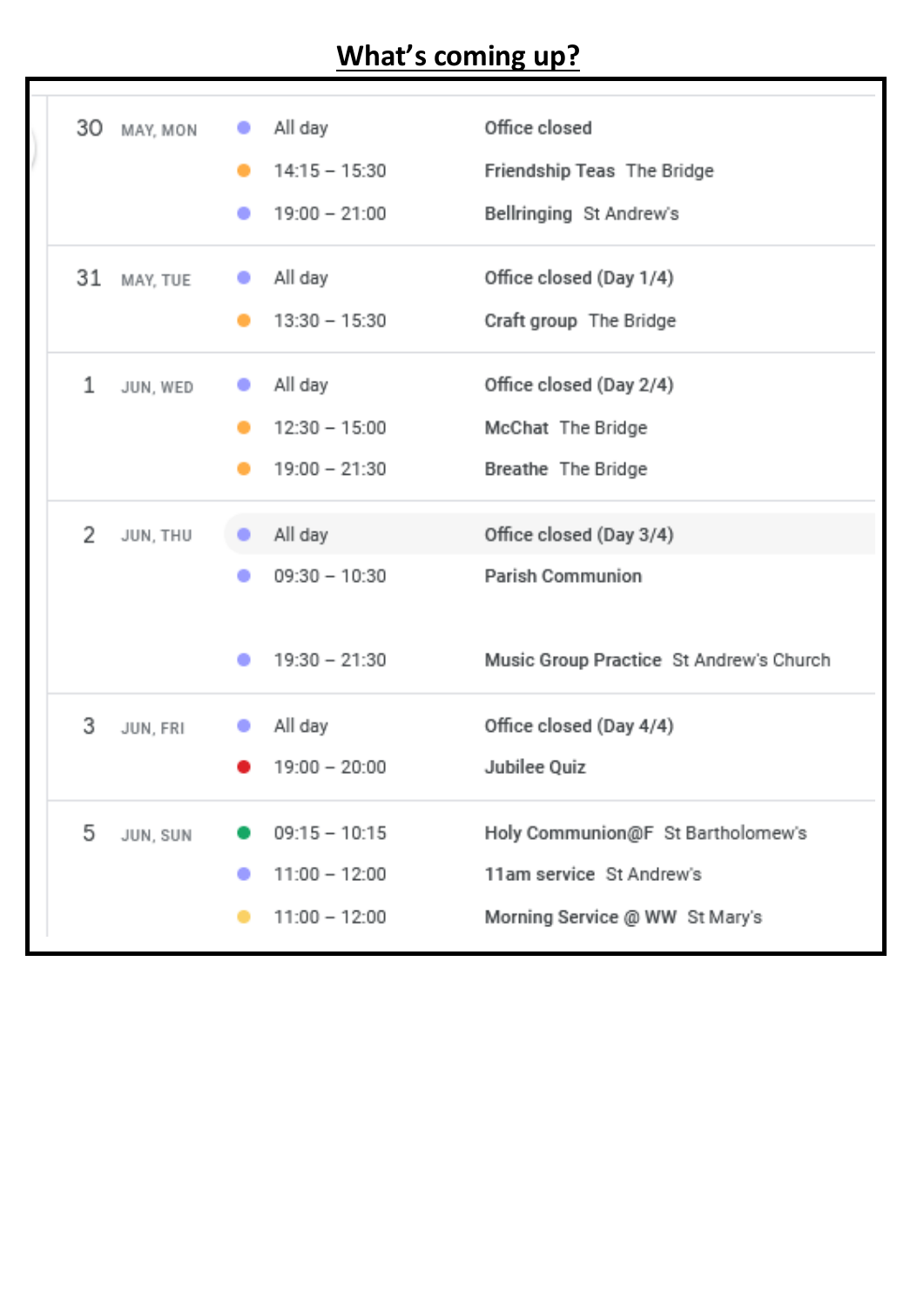# Thought for the Week

#### **Keep Unity**

May the Lord lead your hearts into God's love and Christ's patience – 2 Thessalonians 3:5

"All people will know that you are my followers if you love each other" (John 13:35). Stop and think about this verse for a minute. Could it be that unity is the key to reaching the world for Christ?

If unity is the key to evangelism, shouldn't it have precedence in our prayers? Should we, as Paul said, "make every effort to keep the unity of the Spirit through the bond of peace"(Eph.4:3 NIV)? If unity matters to God, then shouldn't unity matter to us? If unity is a priority in heaven, then shouldn't it be a priority on earth?

Nowhere, by the way, are we told to build unity. We are told simply to keep unity. From God's perspective there is but "one flock and one shepherd"(John 10:16). Unity does not need to be created; it simply needs to be protected.

How do we do that?.........Does that mean we compromise our convictions? No. Does that mean we abandon the truths we cherish? No. But it does mean we look long and hard at the attitudes we carry.

(Taken from In the Grip of Grace)

Food for thought………

Until next time,

Keep strong, keep safe and keep the faith,

Gail x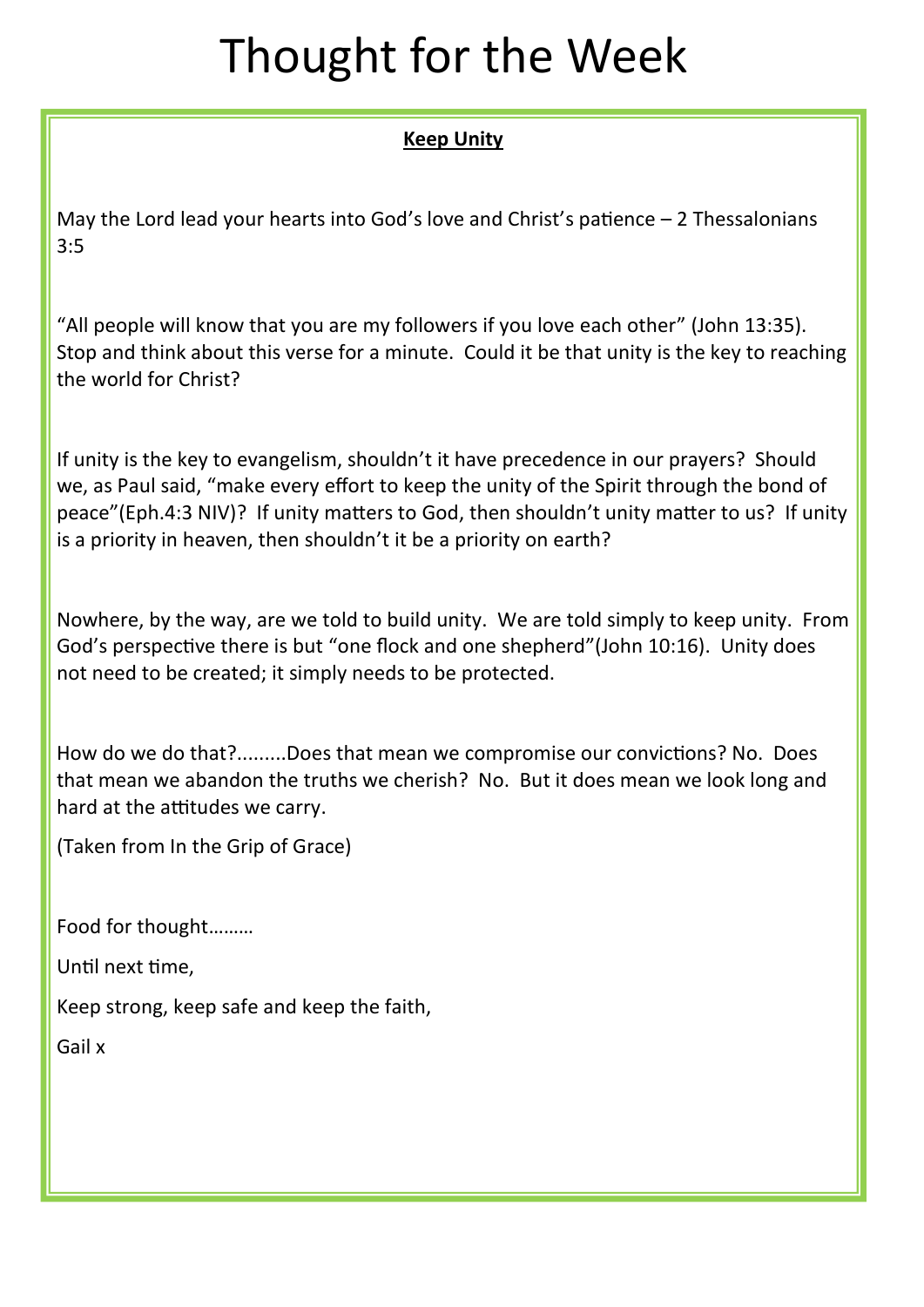# **News from the Four Saint's Benefice**



#### **Shaped By God Together:**

Moving forward together

Saturday, 28<sup>th</sup> May 2022

10.00am – 12.00pm

St Andrew's Church, Countesthorpe

Please come to this meeting if you can. It is an opportunity for everyone in the benefice to come together to start to think about what 'Shaped By God Together' will look like for us.

It is the start of an exciting adventure with God as he leads us into a new direction, not only as The Four Saints Benefice but as a Diocese.

This first meeting will be an occasion for us to answer some important questions that will affect the future of our four churches.

Everyone has a role to play, your views and opinions really matter. You can help shape the future.

You will remember that during lockdown we started an appeal to raise funds for a bench to commemorate the lives and ministries of Rob Jelves and John Frakes who together served St Andrews and other churches for over sixty years. We have had the bench stored for some time now but have been waiting for a suitable day to dedicate it. The date chosen is the 19th of June at the 11:00 Service. This is also Father's Day, so a very apt day to remember two special Fathers and servants of the church and village. Please make every effort to come along on the 19th not just to dedicate the bench but to say a huge thank you for their ministries and friendship.

If you have any items you would like in WoW please let Ant have the details by Thursday morning if at all possible.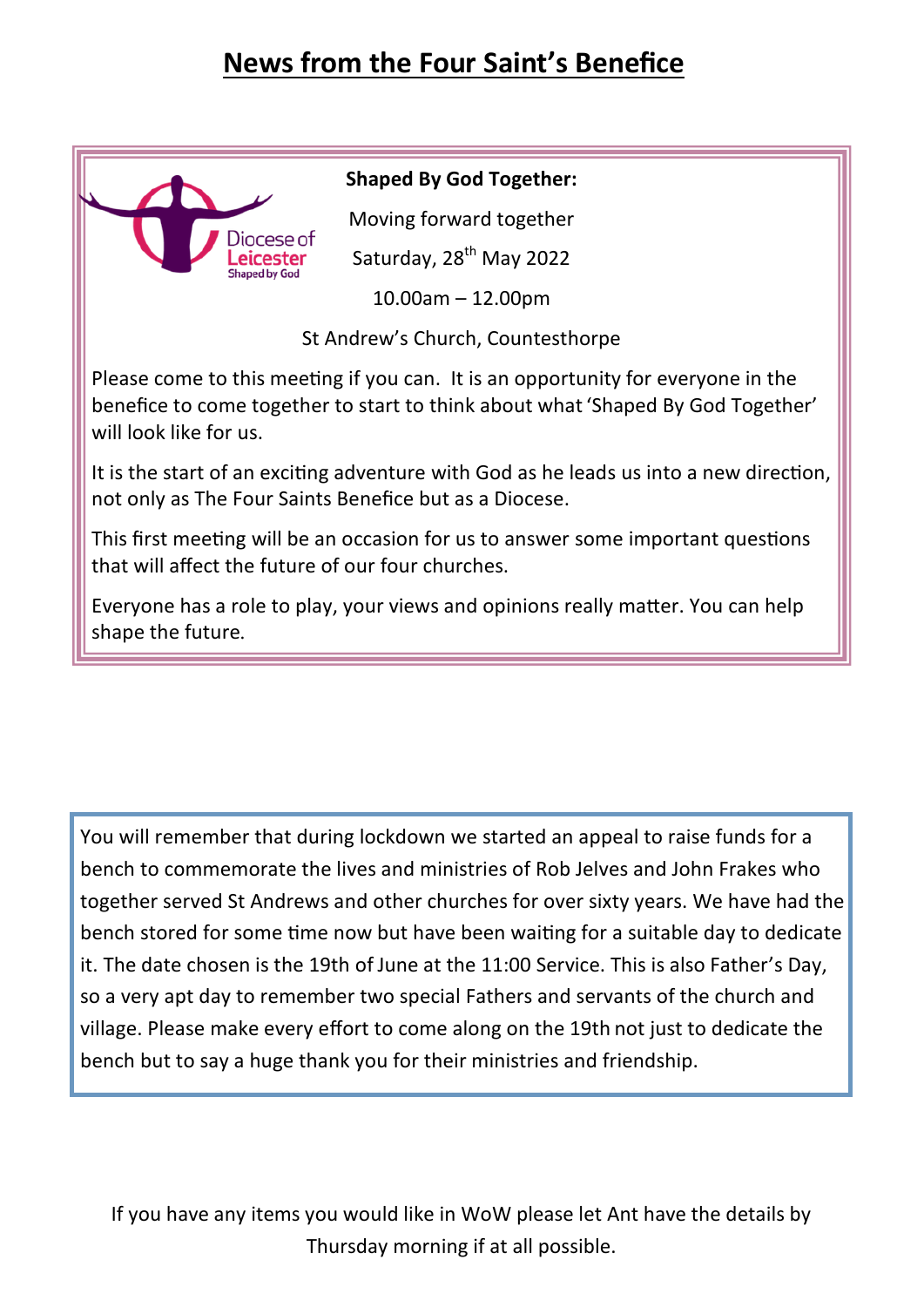#### **Urgent request from the Ukraine Church in Leicester**

Thank you to everyone who has kindly donated items to the Ukrainian people – a car load was taken on Friday evening to the centre in Leicester. The leaders at the centre have stressed the need for the following items : -

Tents, Camping mats, Sleeping bags, Hot Water bottles, Insulated flasks, Protein & Energy bars, Painkillers(eg Ibuprofen), First Aid Kits, Wound dressing materials, Male socks, Female Sanitary items, Nappies, Baby Food

Some monetary donations are going astray so we are being asked to be extra careful when making monetary donations - even the major supporting charities have had their sites compromised with donations being diverted away from their intended destination.

### **Teddies for Tragedies**

Would you like to find a way to support refugee children coming from Ukraine? Manchester Airport Chaplaincy Team, in collaboration with the organisation

@ teddiesfortragedies.org.uk,

are asking for knitted teddies that can be given to refugee children as they arrive here. The teddies are small (10") and knitted to an easy standard pattern that takes a couple of evenings to do. It's a really good way to use up all those bits of left over DK wool!

If you would like to be involved you can pick up a pattern in Church or in the Rainbow shop. I will collect all the finished teddies and send them off to Rev George Lane at the airport. I'm aiming to get a lots of teddies to send off by the middle of June. Please place your finished teddies in Church or hand in at the Rainbow shop. Knit as many as you can!! By all accounts the children treasure them.

**Sally Bailey has some materials for stuffing the teddies if you need it. If you can't make the drawstring bag mentioned, please still hand in your teddy.**

Many thanks. Gill Allard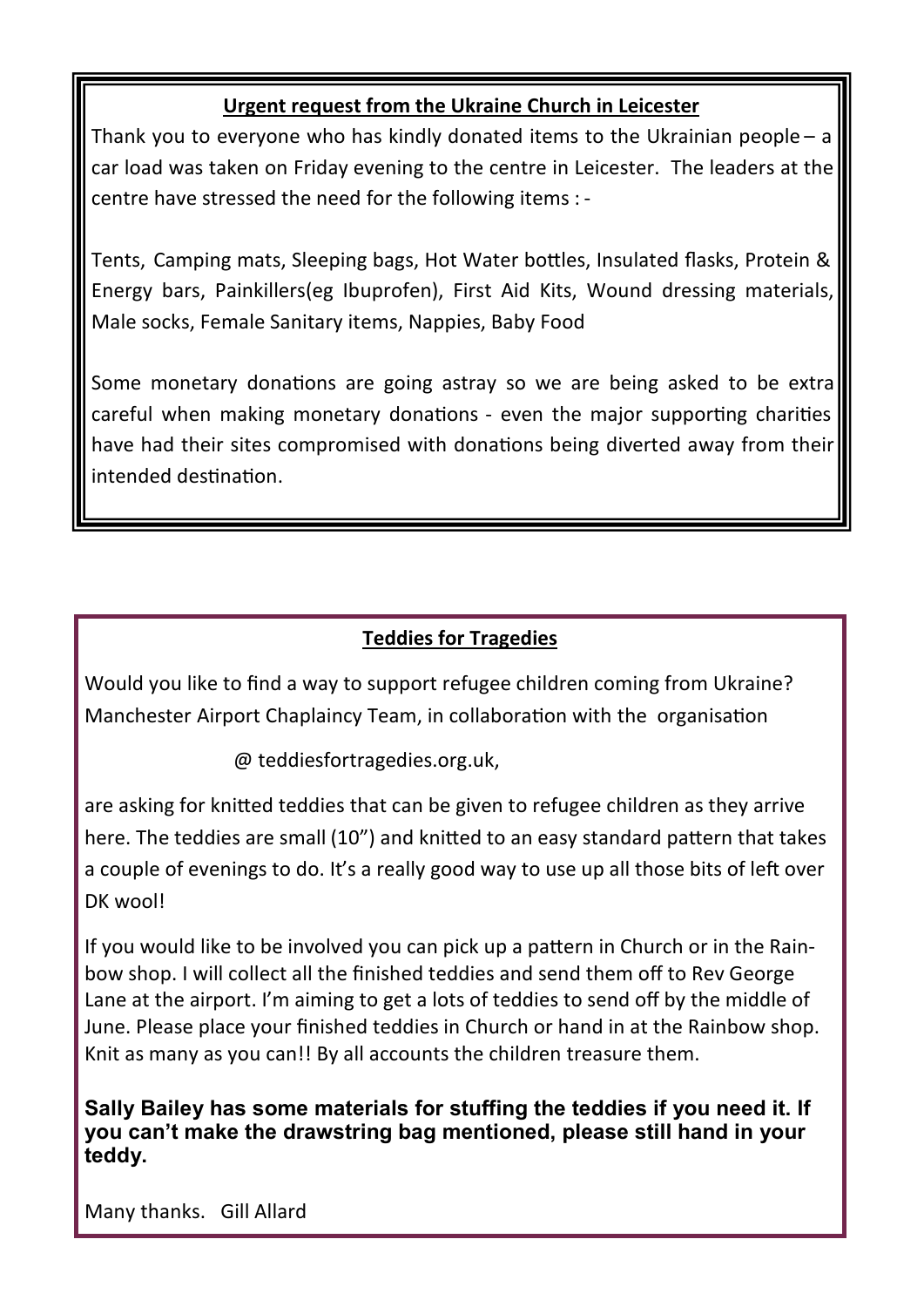# **St Andrew's**

# **ELECTION RESULTS**

## **24 May 2022**

*At the Meeting of Parishioners*

**CHURCHWARDEN** 

**Anne Jelves**

*At the Annual Parochial Church Meeting*

PCC MEMBERS (three-year term of office)

**Christine Baxter**

**Chris Gradden**

**Geoff Kirk**

**Deborah Perkins**

**Edward Thomas**

#### DEPUTY CHURCHWARDENS

#### **Sally Bailey** and **Steve Bailey**

NOTE. **Josh Stokes** is Honorary Churchwarden

*Already on the PCC*: The Revd Richard Reakes (Rector), June Ainge (Pioneer Minister and Reader Minister), Helen Stokes (Reader Minister), Lindsey Jelves (Reader Minister), Gail Mackley (Associate Minister), Sally Bailey and Steve Bailey (Deanery Synod), Alison Dale, Gill Gillespie, Jacqui McAughey and Eva Morris..

*Officers elected at the PCC meeting:*

| <b>VICE CHAIR</b>    | <b>Anne Jelves</b>      |
|----------------------|-------------------------|
| <b>PCC TREASURER</b> | <b>Alison Dale</b>      |
| <b>PCC SECRETARY</b> | Eva Morris              |
| STANDING COMM        | <b>Christine Baxter</b> |
|                      | <b>Gail Mackley</b>     |
|                      |                         |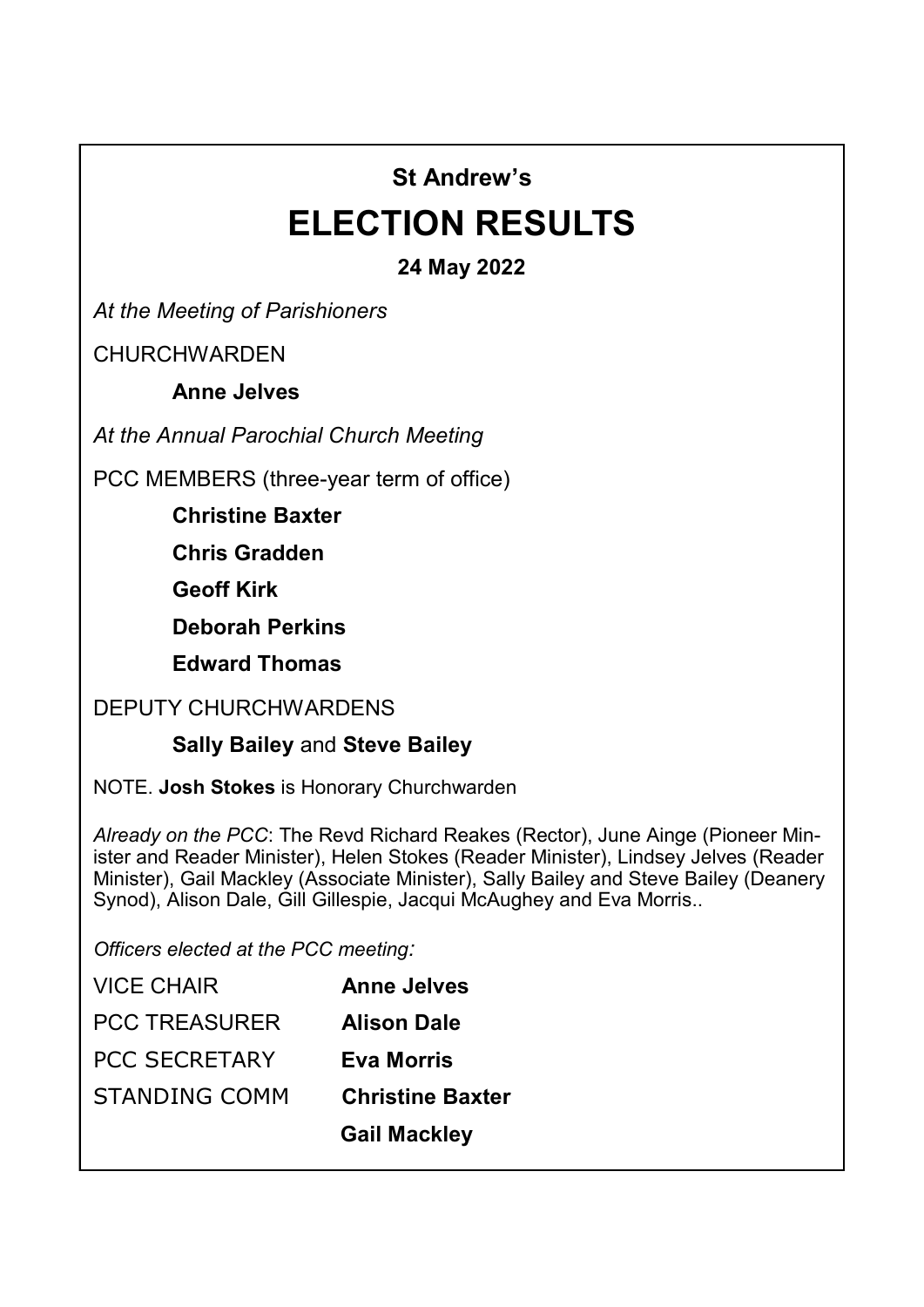# **LOOSE CHANGE & SMARTIE TUBE APPEAL**

Thank you to all who have taken a tube of Smarties – we hope you enjoyed eating the sweets. We are starting to receive a few back filled with 20p and £1 coins.

We read in the Bible about the Widows mite and how important even the smallest donations are to enable the whole to function more effectively. So it is with the Loose Change appeal and the Smartie Tube. Every little helps St Andrews to carry out the various activities of our community.

Please continue to donate whatever you are able.

If you are wondering where the Loose Change Jar has gone to it is now on the table by the kitchen counter.

# **Dine India**

**Fundraiser for church building fund**

**Tuesday June 14th 7 for 7.30pm**

**Tickets £20 each (£10 goes to us)**

**Contact Anne Jelves or Claire Reakes for a ticket**

**Turntable Junction 20th Year!**

Date 25th June 2022

St Andrews Church Main Street Countesthorpe

7.00pm – 10.00pm

Live Music, Good Company & a Relaxed atmosphere

Variety of Artists and styles

Pay on door £5 / £3 concessions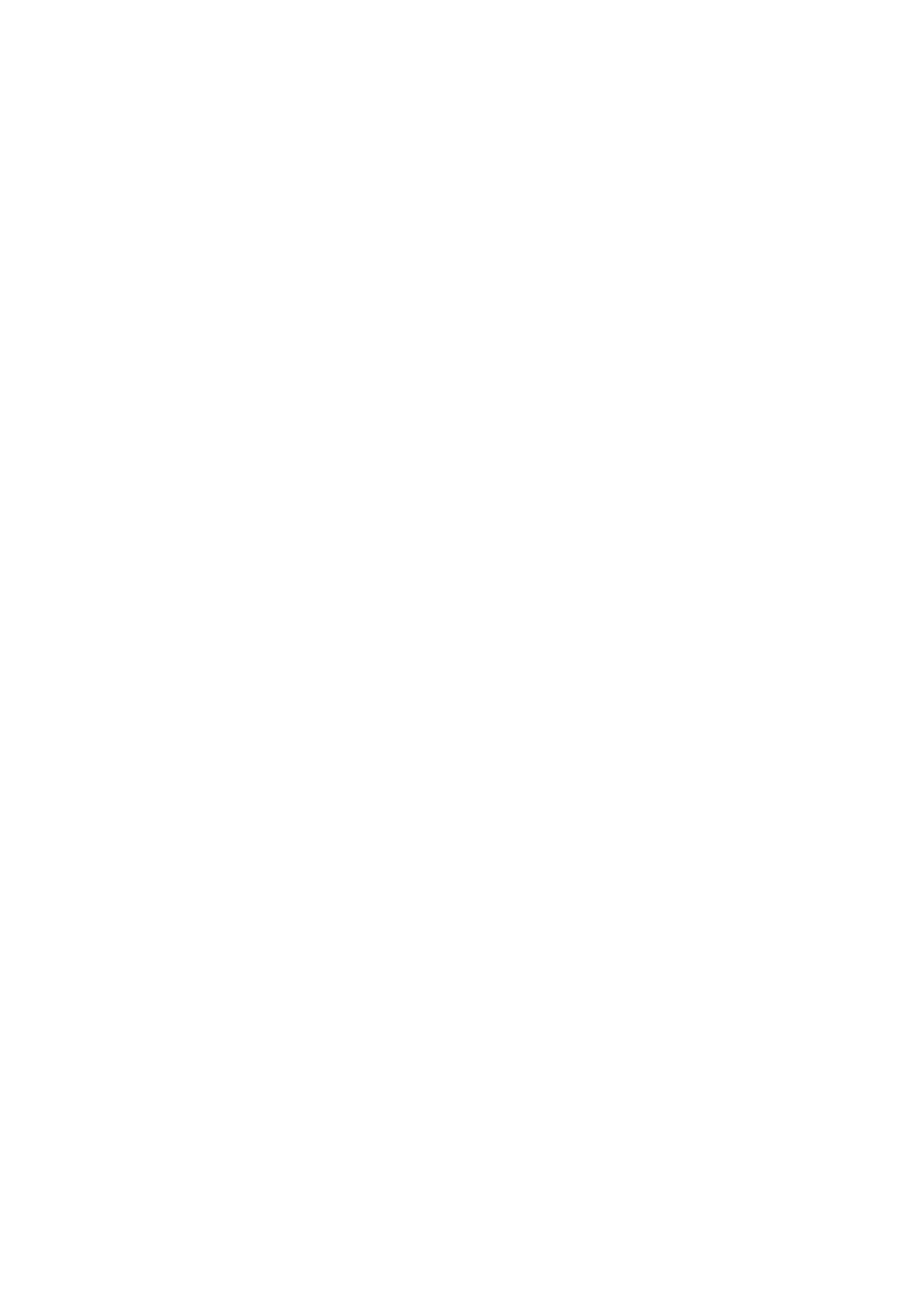# **Prayers 29th May 2022**



## Everyone is welcome, at all the churches in our Benefice.

## **We pray this week and praise dear God,**

We give thanks and praise as we worship together as a benefice in All Saints Peatling Magna.

We give thanks for the opportunity to join in community and benefice celebrations to commemorate the  $70<sup>th</sup>$  anniversary of her majesty Queen Elizabeth as our monarch.

We look forward and give thanks for services in our benefice next Sunday when we will worship and celebrate Pentecost.

## **We pray to our God for what others need and for ourselves,**

We pray for our families taking time away from school and work next week. May they have rest and relaxation as they enjoy time spent with friends and family.

We continue to pray for Ukraine and its people. Please dear God protect those people trying to escape the horror of war. We pray for any families we know; we pray for their safety as they try and prepare to leave Ukraine.

We pray for our Queen and all the royal family as her jubilee celebrations draw closer. We pray for harmony and friendship and safety in the organization.

We pray for our benefice as we learn more about the Shaped by God together process and what this means for our churches and communities**.**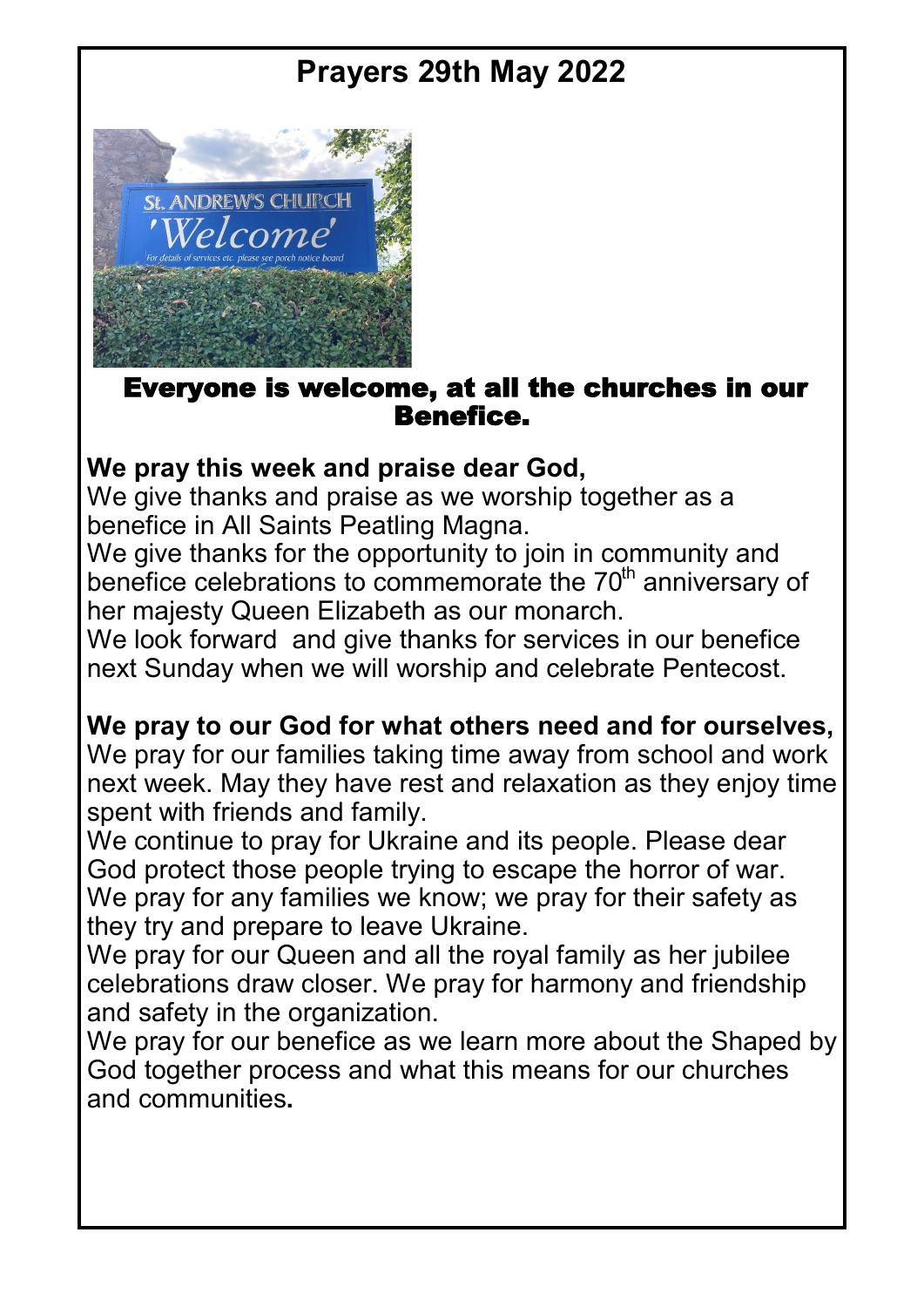## **We continue to pray for our church members** and those who care for them, who still need our prayers.

We pray for those ill or recovering from illness, Kath, Dave, Christine, Roger, Angela, Matthew, and Stephen.

We pray for them all and their families, please keep them all safe in the shelter of your loving arms, dear Lord.

## **We also pray for friends and relatives in need of our prayers,**

We pray for Chris and Penny, Lynda and Bryan, Tracey, Isabelle and James, Jean, Pat, Bob and Margaret, Colin, Hazel, Pat, and Karen.

We pray for all the residents in Cherrytrees, especially Freda, and for Roberta, Elsie, Sheila, Jean, and Barbara in other care homes.

We pray for anyone remembering an anniversary this month, a birthday, a death, or anniversary of a special day.

Dear God please surround them all with your love.

We pray especially for families in our community mourning their loved ones.

**Be with them all now and in the days ahead. Thank you, God, for hearing our prayers. Amen.**

**If you know anyone, especially in our benefice, who needs our prayers, large or small, and would like them to be included above (with their permission) please contact Anne on 0116 2772781.**